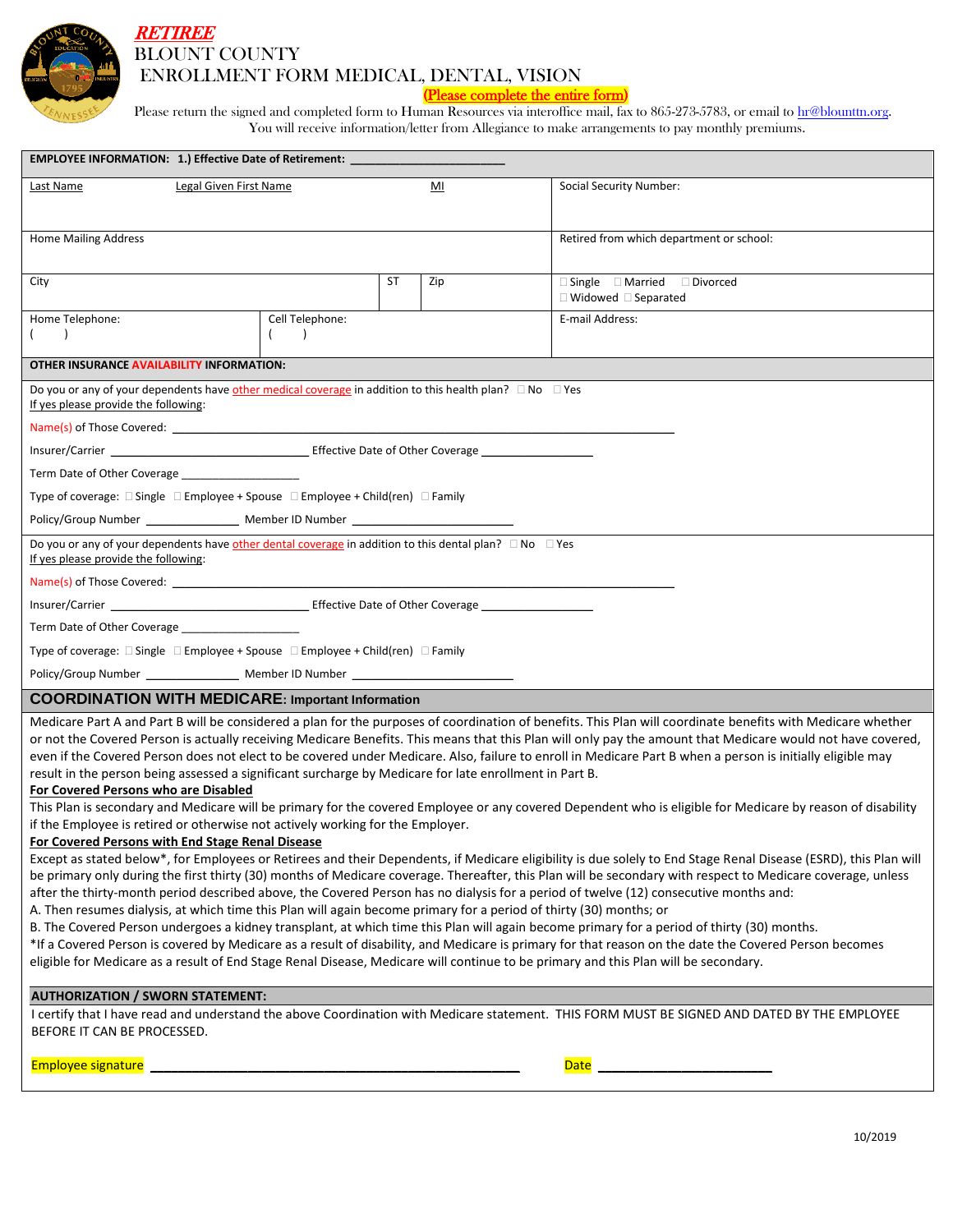#### Insurance will automatically term on your  $65<sup>th</sup>$  birthday, as long as you pay the monthly premiums required. If you cover your spouse they will automatically term on their 65th birthday and children can be covered up to age 26. **Enrollment Elections Authorization / Sworn Statement**

**COVERAGE TYPE: Indicate which level of coverage you are electing for your RETIREE Medical, Dental, and Vision coverage through BCG below. You must list all family members in the section below or you risk errors in your enrollment. If you wish to waive someone from your coverage, list their name and circle "W" for WAIVE.** 

|                                      | Allegiance (a Cigna company)            |                                  |
|--------------------------------------|-----------------------------------------|----------------------------------|
|                                      | <b>Medical Monthly Premiums</b>         |                                  |
| <b>Gold Plan</b>                     | <b>Silver Plan</b>                      | <b>Bronze Plan</b>               |
| Employee: \$158.00                   | Employee: \$101.00                      | Employee: $$64.00$               |
| Employee + Spouse: \$362.00          | Employee + Spouse: \$232.00             | Employee + Spouse: \$148.00      |
| Employee + Child(ren): $$355.00$     | Employee + Child(ren): $$228.00$        | Employee + Child(ren): $$145.00$ |
| Family: \$367.00                     | Family: \$235.00                        | Family: \$151.00                 |
| <b>Waive MEDICAL</b>                 | <b>Waive MEDICAL</b>                    | <b>Waive MEDICAL</b>             |
| <b>Delta Dental Monthly Premiums</b> | <b>Superior Vision Monthly Premiums</b> |                                  |
|                                      | Employee: \$8.88                        |                                  |
| Employee: \$5.00                     | Employee + Spouse: \$17.53              |                                  |
| Employee + Family: $$61.74$          | Employee + Child(ren): $$17.18$         |                                  |
| <b>Waive DENTAL</b>                  | Employee + Family: \$26.15              |                                  |
|                                      | <b>Waive VISION</b>                     |                                  |

**Indicate the coverage requested for the plan year for each individual listed by circling the appropriate letter in each column: K = Keep No Changes; A = Add to Plan; W = Waive (do not want coverage)**

|                 |      | <b>LEGAL GIVEN NAME</b> | <b>Please list all family members</b> | <b>SOCIAL SECURITY</b> |            |                   | <b>MEDICAL</b><br>K= Keep | <b>DENTAL</b><br>K=Keep | <b>VISION</b><br>K=Keep |
|-----------------|------|-------------------------|---------------------------------------|------------------------|------------|-------------------|---------------------------|-------------------------|-------------------------|
|                 | Last | <b>First</b>            | <b>Middle Initial</b>                 | <b>NUMBER</b>          | <b>SEX</b> | <b>BIRTH DATE</b> | A=Add<br>W=Waive          | A=Add<br>W=Waive        | A=Add<br>W=Waive        |
| <b>Employee</b> |      |                         |                                       |                        |            |                   | K A W                     | K A W                   | K A W                   |
| <b>Spouse</b>   |      |                         |                                       |                        |            |                   | K A W                     | K A W                   | K A W                   |
| <b>Child</b>    |      |                         |                                       |                        |            |                   | K A W                     | K A W                   | K A W                   |
| Child           |      |                         |                                       |                        |            |                   | K A W                     | K A W                   | K A W                   |
| <b>Child</b>    |      |                         |                                       |                        |            |                   | K A W                     | K A W                   | K A W                   |
| <b>Child</b>    |      |                         |                                       |                        |            |                   | K A W                     | K A W                   | K A W                   |
| <b>Child</b>    |      |                         |                                       |                        |            |                   | K A W                     | K A W                   | K A W                   |
| <b>Child</b>    |      |                         |                                       |                        |            |                   | K A W                     | K A W                   | K A W                   |

## **AUTHORIZATION / SWORN STATEMENT:**

I certify that the answers provided on this form are true and correct. A person may be committing insurance fraud if he or she submits this form containing a false or deceptive statement with the intent to defraud (or knowing that he or she is helping to defraud).

### **THIS FORM MUST BE SIGNED AND DATED BY THE EMPLOYEE BEFORE IT CAN BE PROCESSED.**

Employee signature and the state of the state of the state of the state of the state  $\Box$ 

#### **WAIVER: Complete this section ONLY if you do NOT want medical or dental coverage for yourself, spouse, and/or dependents.**

Who is declining medical coverage? (Check any that may apply.)  $\Box$  Self  $\Box$  Spouse  $\Box$  Dependent(s)

Who is declining dental coverage? (Check any that may apply.)  $\Box$  Self  $\Box$  Spouse  $\Box$  Dependent(s)

**WAIVER AUTHORIZATION**: I certify that I, my spouse, and/or dependent(s) as indicated above are not to be covered under the health insurance offered by my employer. I understand that persons declining coverage now may be able to apply for coverage in the future and may be required to show evidence of exhaustion of benefits, loss of eligibility for coverage, termination of employer contributions and/or termination of prior benefits. I may be required to furnish such evidence at my expense. I also understand that those declining coverage now but later seeking coverage must enroll within a specific timeframe (e.g., 31 days after termination of the prior group benefits) and that additional limitations and waiting periods may apply.

Employee signature \_\_\_\_\_\_\_\_\_\_\_\_\_\_\_\_\_\_\_\_\_\_\_\_\_\_\_\_\_\_\_\_\_\_\_\_\_\_\_\_\_\_\_\_\_\_\_\_\_\_\_\_\_ Date \_\_\_\_\_\_\_\_\_\_\_\_\_\_\_\_\_\_\_\_\_\_\_\_\_